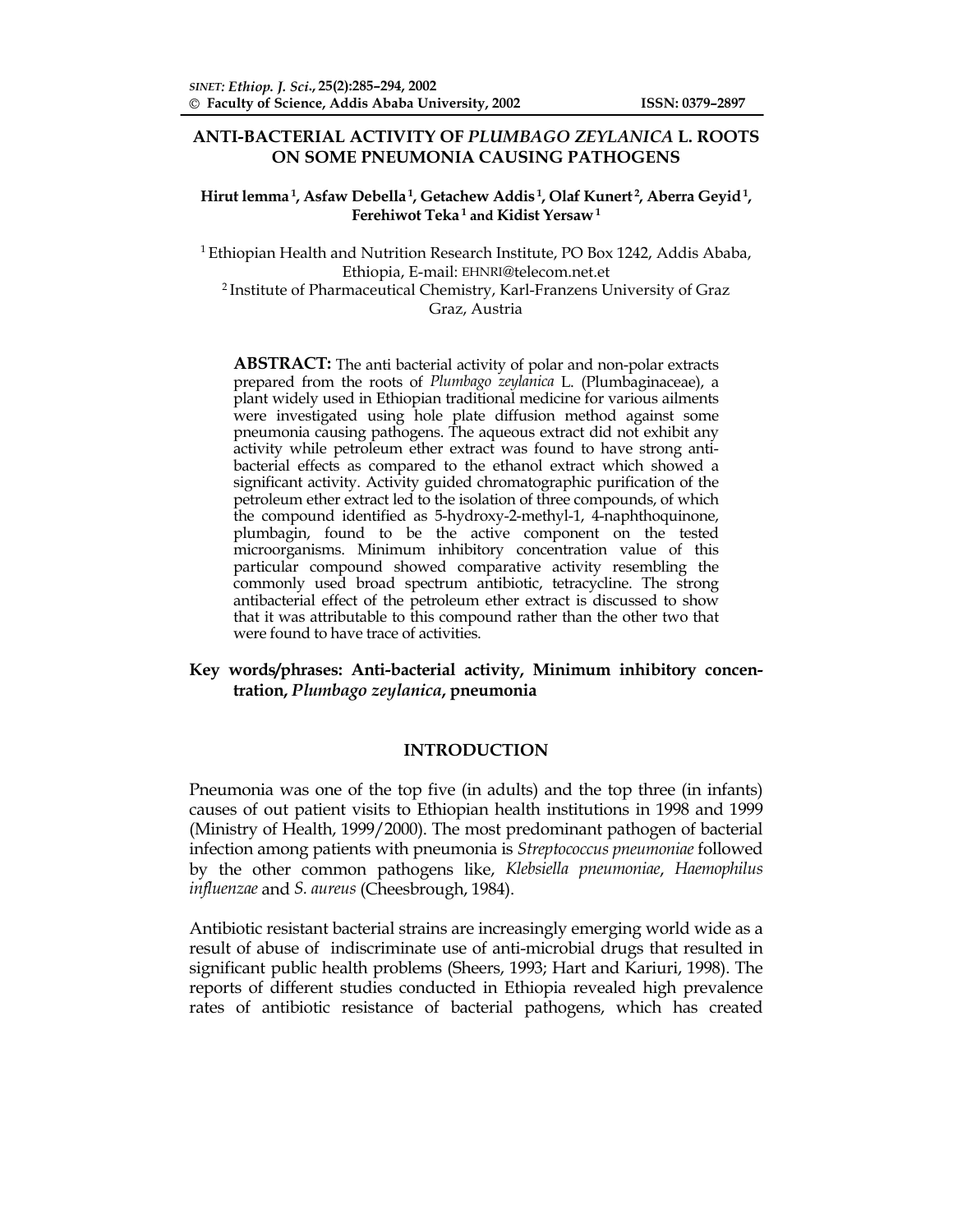immense clinical problems in the treatment of most infectious diseases like pneumonia (Dodge and Wallace, 1975; Messele Gedebou and Alebachew Tassew, 1980; Lindtjorn *et al.*, 1989; Davis, 1994; Abraham Assefa and Girmay Yohannes, 1996; Dawit Wolday and Worku Erge, 1997; Hart and Kariuri, 1998; Ashenafi Belhu and Lindtjorn, 1999).

One way to control this problem is through the development of alternative antibiotics by screening medicinal plants for their possible anti-bacterial effects. With this regard, the present investigation has been undertaken on one of the traditionally used medicinal plant (Dawit Abebe and Ahadu Ayehu, 1983).

*Plumbago zeylanica* L. (Plumbaginaceae) local name '*Amera* (Amharic), *Mertes* (Oromifa)' is a shrub widely distributed in the West and Northwest regions of Ethiopia between 1500–2200 m above sea level. It has been reported that plumbagin, the major constituent of the roots of this plant possessed antibacterial activity against *Bacillus cerus*, *B. pumilis*, *Staphylococcus aureus* and *Klebsiella aerogenes* (Vandervijver and Lotter, 1971), *B*. *subtilis*, *E. coli*, *Proteus vulgaris*, *Salmonella typhimurium, Staphylococcus aureus* and *Pseudomonas aeruginosa* (Ahmed *et al.*, 1998; Satyavati *et al.*, 1987), *Neisseria gonorrhoea* (Gundidza and Manwa, 1990), anti fertility and abortive activity (Bhargava, 1984), anti-feedent and insecticidal effects on insect pests (Gujar, 1990).

The purpose of this study was therefore to evaluate the anti-bacterial property of this plant against clinical isolates and reference strains of the major pneumonia causing pathogens.

# **MATERIALS AND METHODS**

# *Plant material*

The roots of *P. zeylanica* L. (Plumbaiginaceae) were collected near Delomena a town 534 km from Addis Ababa, Balie zone, Oromiya region at an altitude of 1200 m above sea level. A herbarium specimen was deposited (Herbarium No. GH. 10) at the herbarium of Department of Drug Research, Ethiopian Health and Nutrition Research Institute (EHNRI).

# *General*

One dimensional <sup>1</sup>H and <sup>13</sup>C NMR spectra and two dimensional <sup>1</sup>H, <sup>1</sup>H-Cosy and 1 H, 13C-HSQC spectra were recorded with a Varian Unity Inova spectrometer (400 MHz) in Deuterated chloroform (CDCl3)at 298 K using Tetra methyl silane (TMS) as internal standard. Column chromatography (CC) was carried out over silica gel (Merck, mesh 230–240 µm) using gradient elution with Petroleum ether (Pet. ether) and Ethyl acetate (EtOAc).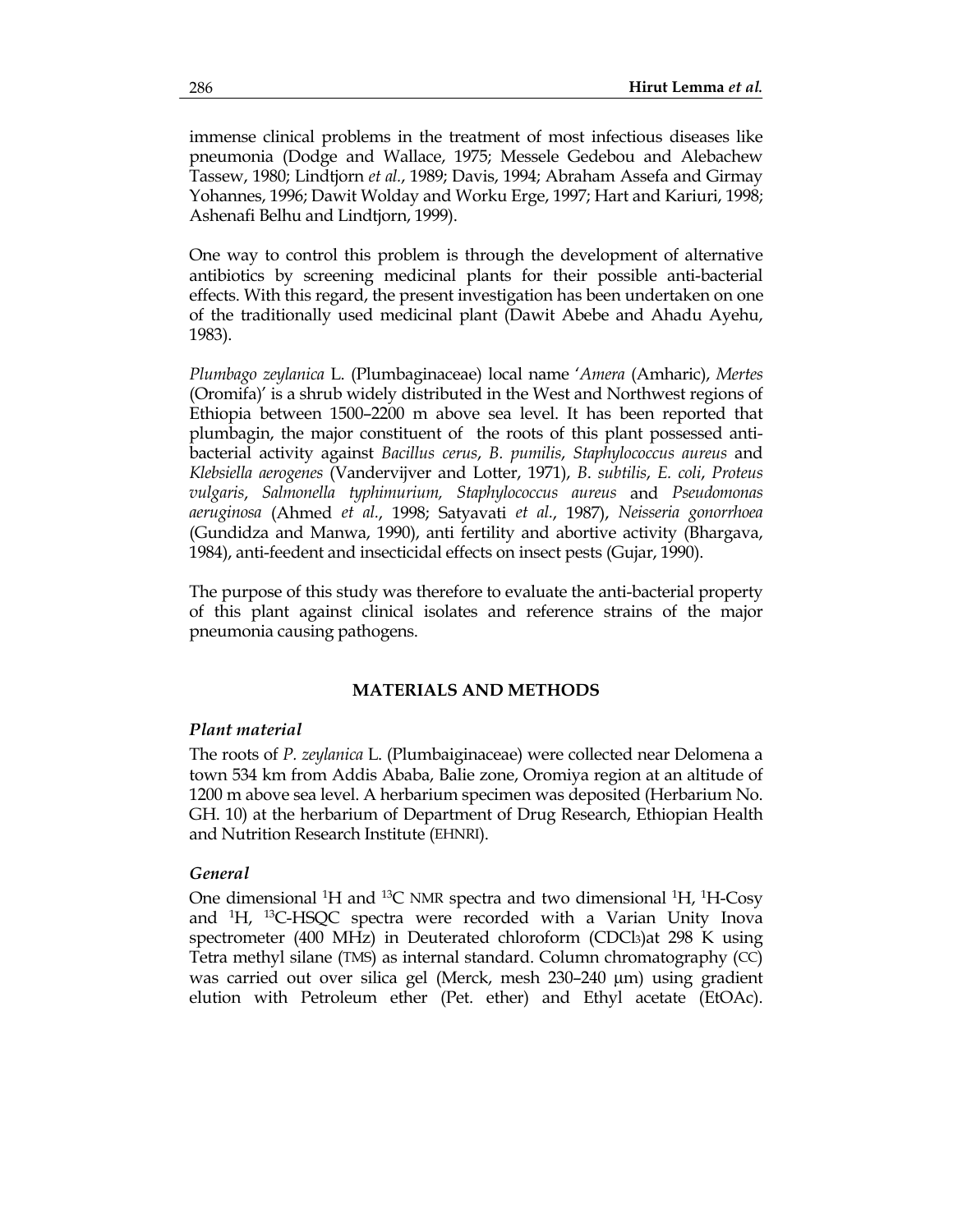Homogeneity of fractions was tested on Thin layer chromatography (TLC), (Silica gel, Merck). The spots were visualized by spraying with 5% methanolic KOH. Solvent systems used for TLC and CC were the following: A) Pet. ether/EtOAc (30:1); B) Pet. ether/EtOAc (18:1); C) Pet. ether/EtOAc (9:1); and D) Pet. ether/EtOAc (4:1).

# *Extraction and isolation*

The powdered roots (301g) were extracted with Pet. ether (40–60° C) and ethanol successively using soxhlet apparatus, which were concentrated in vacuo to give 5.6 g and 26.18 g gummy residues, respectively. Ten point one grams of the powdered roots of the plant were also separately macerated with cold water and lyophilized in super MODULYO freeze dryer. All these crude extracts were tested for their anti-bacterial effects. The petroleum ether extract which showed stronger anti-bacterial activity was chromatographed on silica gel, four fractions each 50 ml were collected and analyzed by TLC using solvent systems B and C. Fractions 1 and 2 yielded two compounds which were found to have slight activity against the tested organisms. Fractions 3 and 4 that contained the major compound and minor impurities were further purified using CC (solvent systems A and B) to yield the highly active orange colored crystal, plumbagin (420 mg).

#### *Test organisms and culture media*

The test organisms included in the study were *Staphylococcus aureus* (ATCC 25923), *Streptococcus pneumoniae* (ATCC 7465) and *Klebsiella pneumoniae* (ATCC 13883) obtained from reference strains and the clinical isolates from Clinical Bacteriology Laboratory of the Ethiopian Health and Nutrition Research Institute (EHNRI). All these organisms were maintained on Soybean Casein Digest Agar (SCDA) except for *Streptococcus pneumoniae* (ATCC 7465) which was maintained on blood agar. The organisms were then kept at 4° C prior to use.

### *Standard antibiotics*

Tetracycline and chloroamphenicol being the most commonly prescribed broad spectrum antibiotics and quite cheap in their price were selected as a positive control. Tetracycline hydrochloride (Sigma, lot No. 114F-0163) stock solution was prepared in a concentration of 2 mg per ml in distilled water. Chloramphenicol (Park Davis, lot No. 15256) stock solution was prepared in a concentration of 4 mg per ml in ethanol.

#### *Inoculum*

Culture of the test organisms were prepared following the method adopted from Matsen (1980) and Leven *et al*. (1979). In brief, four to five morphologically identical colonies were inoculated in 5 ml of Soybean Casein Digest Broth (SCDB) and incubated for 24 hours at 37° C. The turbidity of the broth culture was then equilibrated with similar broth to match that of a half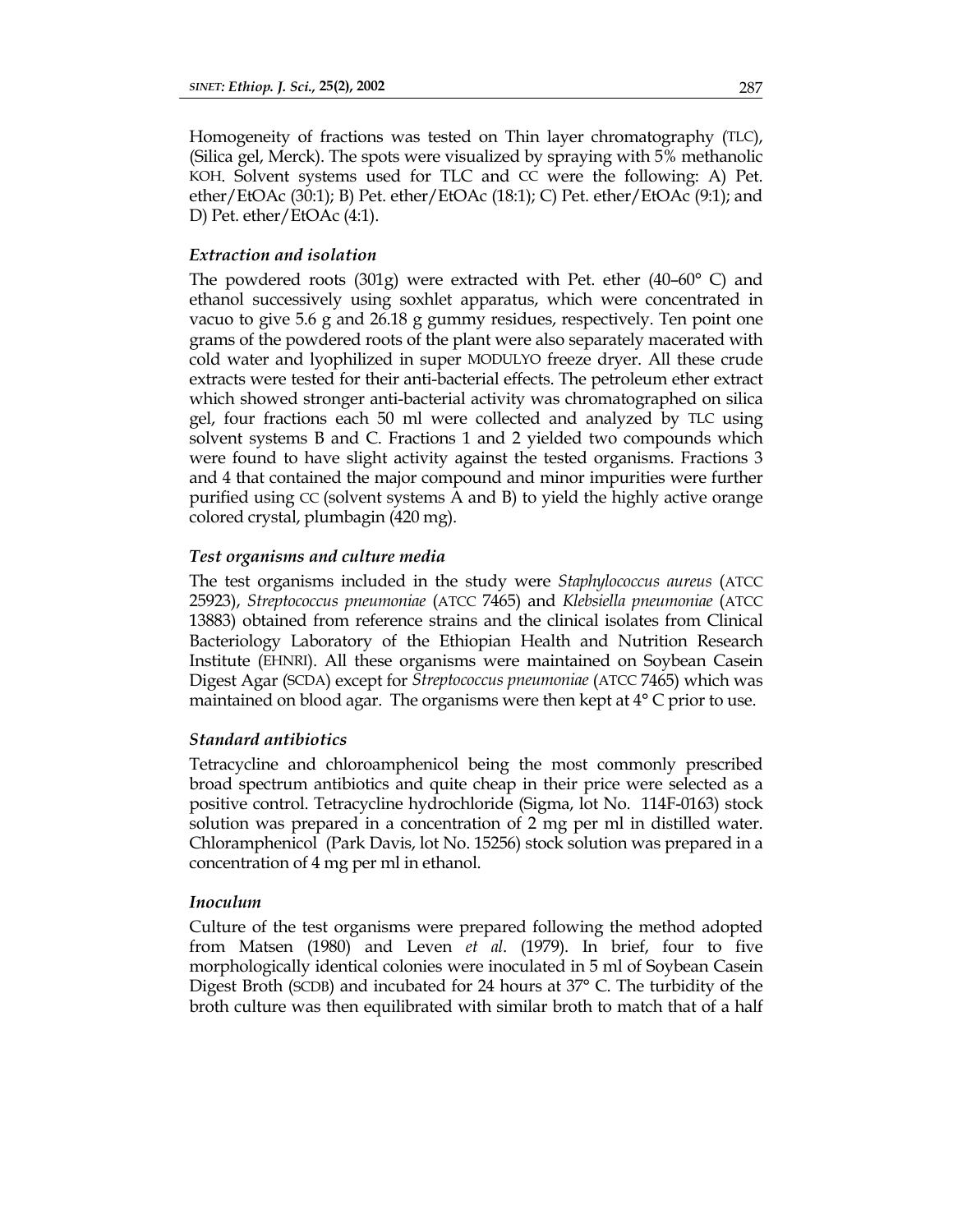of McFarland standard to obtain approximately the organisms number in the range of  $1x10^6$  to  $5x10^6$  CFU/ml. Then the suspension was diluted to 1:100 and used as a starting inoculum for the test.

# *Preliminary screening test for anti-bacterial activity*

Preliminary anti-bacterial activity was carried out for the crude plant extracts by using hole plate diffusion method (Vanden Berghe and Vlietinck, 1991). The agar plate was prepared for each organism separately as follows. Two hundred fifty microliters of the standardized inoculum was mixed with 20 ml SCDA at a temperature of 45–50° C in sterile condition and allowed to solidfy at room temperature. Different concentrations of petroleum, ethanol and aqueous extracts of the root were prepared with solvents used for extraction and added in the hole (10 mm diameter) which was made with sterile borer on the solidified agar. The plate were then left at room temperature for 2 hours in order to favour diffusion and incubated at 37° C for 24 hours. Similarly, a hole was prepared for each solvent used in the extraction process as a negative control. After 24 hours of incubation, the inhibition zones were determined for petroleum ether, ethanol, aqueous extracts and pure solvents, respectively.

# *Anti-bacterial activity and minimum inhibitory concentration (MIC) determination of plumbagin*

The MIC of Plumbagin and the standard drugs, tetracycline and chloramphenicol against the tested organisms were determined using tube dilution method (Reeves, 1978) by inoculating the standardized test organisms into 2 ml of SCDB tubes containing different concentrations of the compound, the standard drugs and petroleum ether as controls. The concentrations that were included in the study were 0.05, 0.1, 0.2, 0.3, and 0.4 mg/ml in liquid media and one more tube was used only with broth media without the test compound and standard drugs in order to provide the appropriate growth control. All the tubes were incubated at 37° C for 24 hours in aerobic environment except for standard organism of *Streptococal pneumoniae* which was incubated in anaerobic jar with candle.

Finally, the presence or absence of growth at each concentration of plumbagin and the standard antibiotics was examined and the MIC that completely inhibited the growth of bacteria for both test compound and standard drugs were recorded. All the tests were carried out in triplicate and the results were reported as the average of these replications.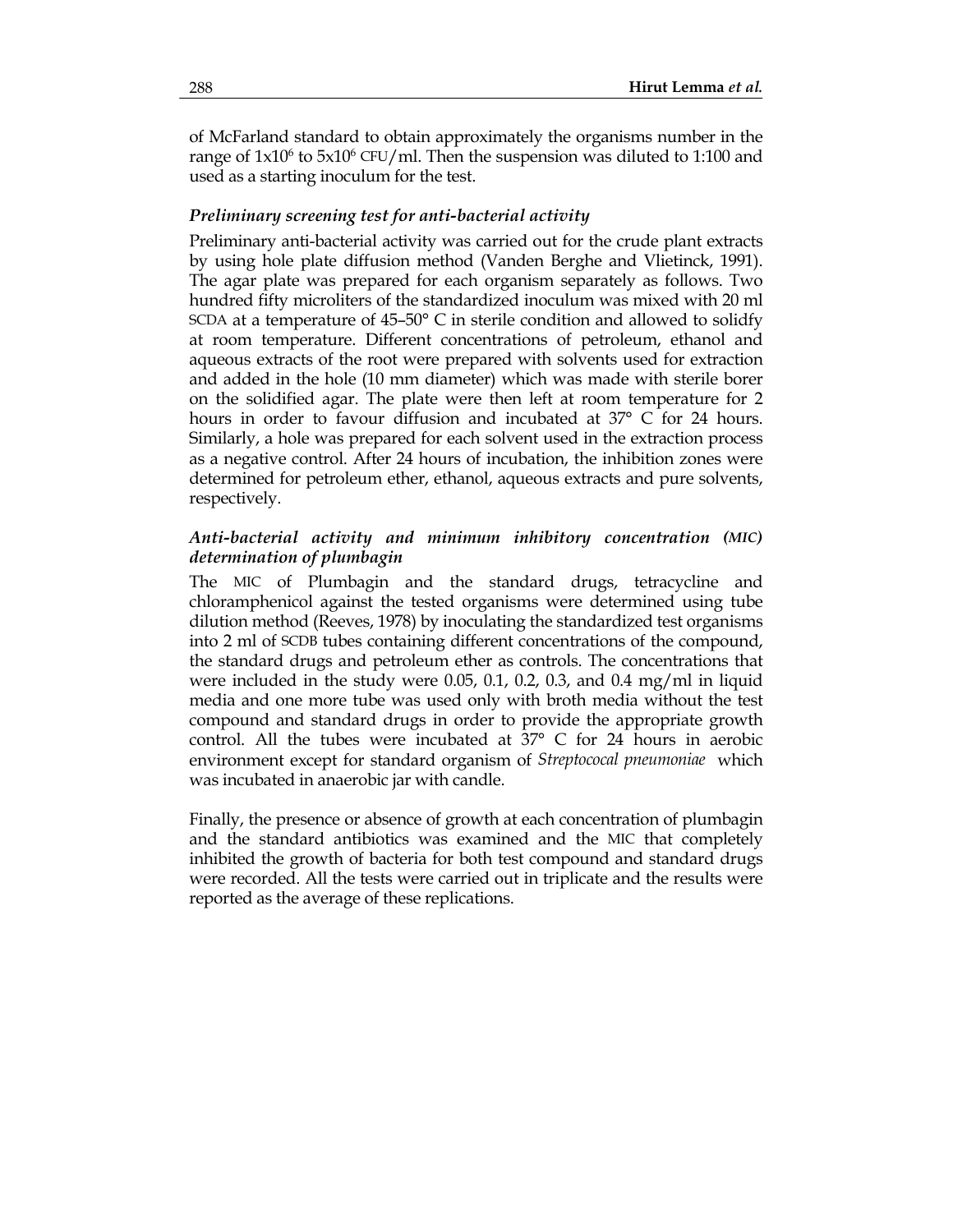# **RESULTS AND DISCUSSION**

Petroleum ether, ethanol and aqueous extracts of the roots of the plant were tested against standard organisms and clinical isolates of *Staphylococcus aureus*, *Klebsiella pneumoniae* and *Streptococcus pneumoniae*. Petroleum ether extract exhibited the highest degree of anti-bacterial activity as compared to the ethanol extract that showed significant effect against tested organisms, but the aqueous extract did not possess any anti-bacterial activity. Table 1 provides the summary of the anti-bacterial activities of four different concentrations of the extracts with reference to the test organisms. In order to locate the active substance in the petroleum ether extract, the extract was analyzed by a thin layer chromatography (TLC).

| Table 1. Anti-bacterial activities of crude extracts of P. zeylanica root against the standard and |  |  |
|----------------------------------------------------------------------------------------------------|--|--|
| clinical isolates tested.                                                                          |  |  |

| No.            | Bacteria            | Conc(mg/ml) |                          | Inhibition Zone (mm) on SCDA |                           |
|----------------|---------------------|-------------|--------------------------|------------------------------|---------------------------|
|                |                     |             | H <sub>2</sub> 0 extract | EtOH extract                 | Pet ether extract         |
|                |                     |             |                          |                              |                           |
| $\mathbf{1}$   | Staphyloccus aureus | $0.1$ mg/ml |                          |                              |                           |
|                | (ATCC 25923)        | 0.3mg/ml    |                          | $\frac{2}{2}$                | 5                         |
|                |                     | 0.5mg/ml    |                          |                              | 6                         |
|                |                     | 1mg/ml      |                          | $\overline{2}$               | 8                         |
| 2              | Streptococcus       | $0.1$ mg/ml |                          |                              | $\mathfrak{B}$            |
|                | pneumoniae          | 0.3mg/ml    |                          | $\mathbf{1}$                 | $\overline{4}$            |
|                | (ATCC 7465)         | 0.5mg/ml    |                          | $\overline{\mathbf{c}}$      | 6                         |
|                |                     | 1mg/ml      |                          | $\overline{2}$               | 7                         |
|                |                     |             |                          |                              |                           |
| 3              | Klebsiella          | $0.1$ mg/ml |                          | $\overline{\mathbf{c}}$      | $\overline{2}$            |
|                | Pneumoniae          | 0.3mg/ml    |                          | $\overline{2}$               | $\bf 4$                   |
|                | (ATCC 13883)        | 0.5mg/ml    |                          | $\overline{2}$               | $\overline{4}$            |
|                |                     | 1mg/ml      |                          | 3                            | 5                         |
|                |                     |             |                          |                              |                           |
| $\overline{4}$ | Staphyloccus aureus | $0.1$ mg/ml |                          |                              |                           |
|                | (clinical isolate)  | 0.3mg/ml    |                          | 2                            | $\ensuremath{\mathsf{3}}$ |
|                |                     | 0.5mg/ml    |                          | $\overline{2}$               | 6                         |
|                |                     | 1mg/ml      |                          | $\overline{2}$               | 7                         |
|                |                     |             |                          |                              |                           |
| 5              | Streptococcus       | $0.1$ mg/ml |                          |                              |                           |
|                | pneumoniae.         | 0.3mg/ml    |                          | $\mathbf{1}$                 | $\ensuremath{\mathsf{3}}$ |
|                | (clinical isolate)  | 0.5mg/ml    |                          | 1                            | 5                         |
|                |                     | 1mg/ml      |                          | $\overline{2}$               | 6                         |
|                |                     |             |                          |                              |                           |
| 6              | Klebsiella          | $0.1$ mg/ml |                          |                              |                           |
|                | pneumoniae          | $0.3$ mg/ml |                          |                              | $\overline{c}$            |
|                | (clinical isolate)  | $0.5$ mg/ml |                          | $\frac{2}{2}$                | $\overline{3}$            |
|                |                     | 1mg/ml      |                          |                              | 4                         |
|                |                     |             |                          |                              |                           |

The numbers indicated diameters of zone of inhibition; '-', indicated the absence of zone of inhibition; solvents used for extraction were tested as a negative control but did not show any growth on the above mentioned organisms.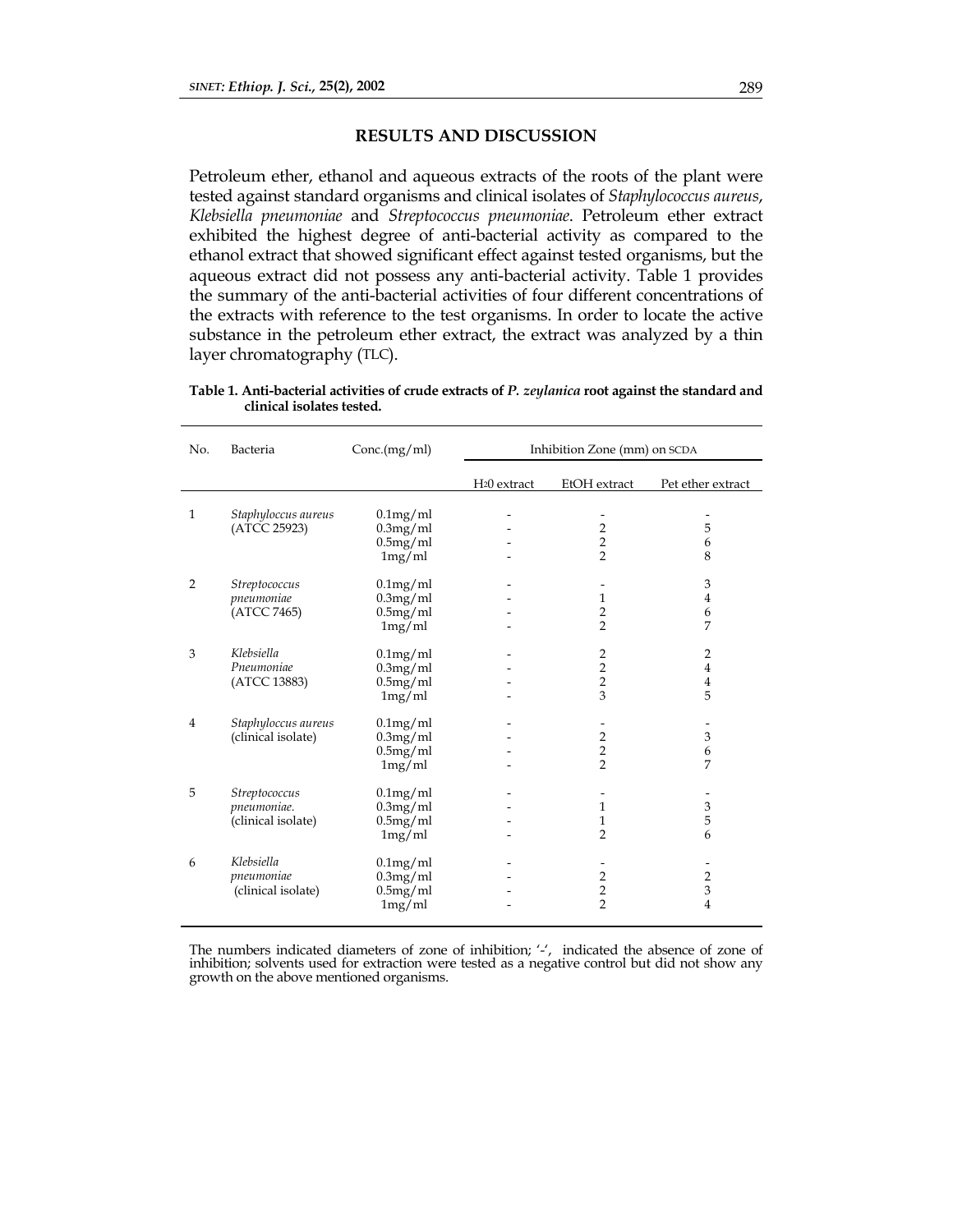The TLC showed five components that were visualized by the spraying reagent. Repeated silica gel column chromatography fractionation and purification readily separated three of these components. The anti-bacterial activity of these components were tested individually with tube dilution method against the test organisms using petroleum ether as a control. The chromatographic fraction occurring as orange spot (deep violet with the reagent) on TLC produced a marked zone of inhibition of bacterial growth while the remaining fractions containing the remaining two components showed traces of activity. The active orange colored substance, plumbagin, was found to be sparingly soluble in hot water and moderately in ethanol but more soluble in petroleum ether, chloroform and benzene. This showed that the substance occurred in high concentration in petroleum ether but in lower concentrations in the ethanol extracts.

Plumbagin showed a strong activity against both gram-positive and gramnegative microorganisms tested, with MIC value of 0.1 mg per ml against standard organisms of *Staphylococcus aureus* (ATCC 25923), *Klebsiella pneumoniae* (ATCC 13883), *Streptococcus pneumoniae* (ATCC 7465) and clinical isolates of *Staphylococcus aureus*. The activities against clinical isolates of *Streptococcus pneumoniae* (MIC 0.2 mg per ml) and *Klebsiella pneumoniae* (MIC 0.4 mg per ml) were less pronounced as compared to the above mentioned organisms (Table 2). In order to have a better view on the anti-bacterial activity of plumbagin, a comparison was made with standard broad spectrum antibiotics namely tetracycline and chloroamphenicol as a positive control (Table 3).

The anti-bacterial activity of plumbagin was more pronounced than that of chloramphenicol against all tested organisms. Equivalent activity in terms of potency was observed between plumbagin and tetracycline against standard organisms of *Staphylococcus aureus* (ATCC 25923), *Klebsiella pneumoniae* (ATCC 13883) and clinical isolates of *Staphylococcus aureus*. There was also comparable activity between them against standard organisms of *Streptococcus pneumoniae*  (ATCC 7465) and clinical isolates of *Klebsiella pneumoniae* and *Streptococcus pneumonia* (Tables 2 and 3). Clinical isolates are basically obtained from symptomatic patients. Hence, they may have high chance of exposure to antibacterial agents that may bring change to the molecular and other factors. Therefore, they are expected to be less sensitive as compared to standard organisms with no chance of exposure to the above agents. The over all result showed that plumbagin has an anti-bacterial activity resembling with the commonly used broad spectrum antibiotic, tetracycline.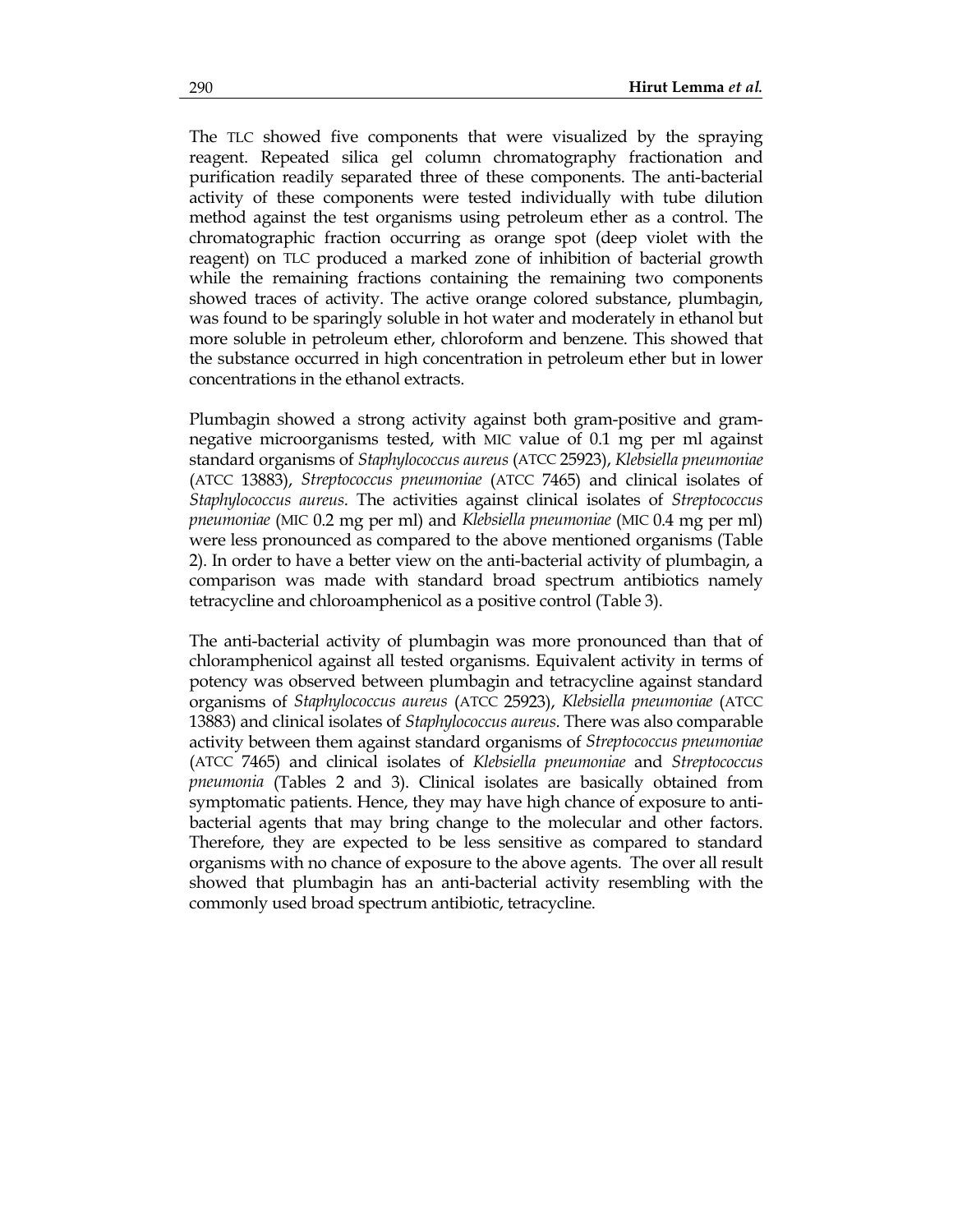| Isolated compound<br>and standard drugs | Conc.                                                                                                                                                                                  |                                              | Standard organisms                                  |                                               |                                      | Isolated organisms             |                  |
|-----------------------------------------|----------------------------------------------------------------------------------------------------------------------------------------------------------------------------------------|----------------------------------------------|-----------------------------------------------------|-----------------------------------------------|--------------------------------------|--------------------------------|------------------|
|                                         |                                                                                                                                                                                        | Staph.aureus<br>atcc 25923                   |                                                     | Strep.Pneu Kleb pneu.<br>ATCC 7465 ATCC 13883 | Staph<br>aureus                      | strep.pneu                     | Klb.Pneu.        |
| Plumbagin                               | $0.05$ mg/ml<br>$0.1 \text{ mg/ml}$<br>$0.2 \,\mathrm{mg/ml}$<br>$0.3 \text{ mg/ml}$<br>$0.4 \text{ mg/ml}$                                                                            | $^{+}$<br>$^{+}$<br>$\ddot{}$<br>$+$         | $\pm$<br>$^{\mathrm{+}}$<br>$\pmb{+}$<br>$\ddot{}$  | $+$<br>$+$<br>$+$<br>$+$                      | $\overline{+}$<br>$+$<br>$+$<br>$+$  | $\ddot{}$<br>$+$<br>$+$        | $+$              |
| Tetracycline                            | $0.05$ mg/ml<br>$0.1 \text{ mg/ml}$<br>$0.2 \text{ mg/ml}$<br>$0.3 \text{ mg/ml}$<br>$0.4 \text{ mg/ml}$                                                                               | $\pm$<br>$\ddot{}$<br>$\ddot{}$<br>$\ddot{}$ | $^{\mathrm{+}}$<br>+<br>$\pm$<br>$\pm$<br>$\ddot{}$ | $\ddot{}$<br>$+$<br>$+$<br>$\overline{+}$     | $\ddot{}$<br>$+$<br>$+$<br>$\ddot{}$ | $\ddot{}$<br>$+$<br>$+$<br>$+$ | $\ddot{}$<br>$+$ |
| Chloramphenicol                         | $0.05 \,\mathrm{mg/ml}$<br>$0.1 \text{ mg/ml}$<br>$0.2 \,\mathrm{mg/ml}$<br>$0.3 \text{ mg/ml}$<br>$0.4 \,\mathrm{mg/ml}$<br>$1 \,\mathrm{mg/ml}$<br>$2 \,\mathrm{mg/ml}$<br>$3$ mg/ml | $^{+}$<br>$\pm$<br>$\ddot{}$                 | $\pm$<br>+<br>$+$                                   | $\ddot{}$<br>$\ddot{}$                        | $^{+}$<br>$\pm$                      | $+$<br>$^+$<br>$+$             | $+$              |

#### **Table 2. Anti-bacterial activity of plumbagin against the tested organisms compared to that of antibiotic drugs.**

**'+', indicated anti-bacterial activity; '- ', indicated the absence of anti-bacterial activity.** 

**Table 3. Minimum Inhibition Concentration (MIC) values of plumbagin compared to standard antibiotic drugs against tested organisms.** 

| Organisms                               | Chloramphenicol      | Tetracycline            | Plumbagin              |
|-----------------------------------------|----------------------|-------------------------|------------------------|
| Staphylococcus aureus<br>(ATCC 25923)   | 1 mg/ml              | $0.1 \text{ mg/ml}$     | $0.1 \text{ mg/ml}$    |
| Streptococcus pneumoniae<br>(ATCC 7465) | $1 \,\mathrm{mg/ml}$ | $0.05 \,\mathrm{mg/ml}$ | $0.1 \text{ mg/ml}$    |
| Klebsiella pneumoniae<br>(ATCC 13883)   | $2 \,\mathrm{mg/ml}$ | $0.1 \,\mathrm{mg/ml}$  | $0.1 \,\mathrm{mg/ml}$ |
| Staphylococcus aureus<br>(isolate)      | $2 \,\mathrm{mg/ml}$ | $0.1 \text{ mg/ml}$     | $0.1 \text{ mg/ml}$    |
| Steptococcus pneumoinae<br>(isolate)    | $1 \,\mathrm{mg/ml}$ | $0.1 \,\mathrm{mg/ml}$  | $0.2 \,\mathrm{mg/ml}$ |
| Klebsiella Pneumoniae<br>(isolate)      | $3 \,\mathrm{mg/ml}$ | $0.3 \text{ mg/ml}$     | $0.4 \text{ mg/ml}$    |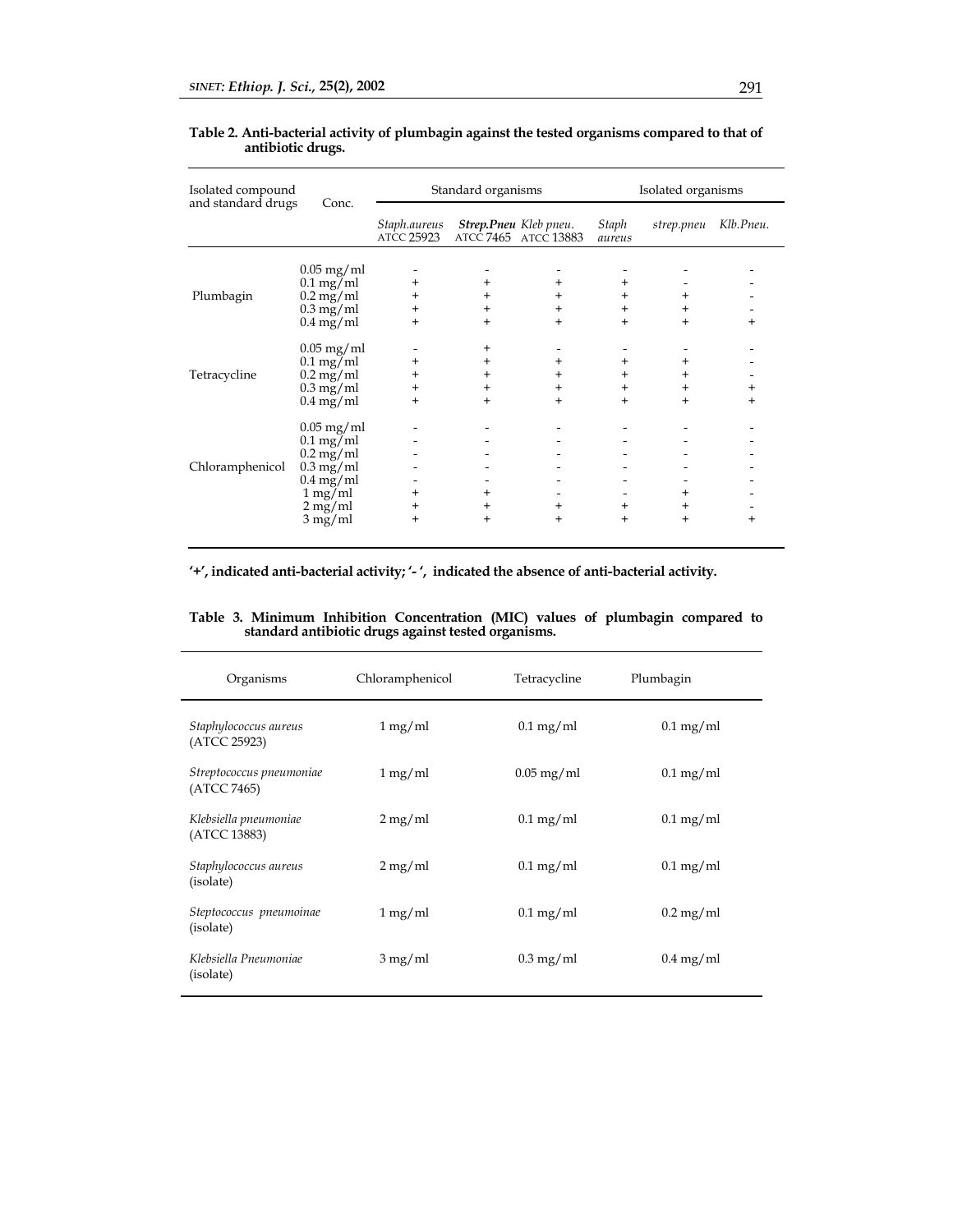Identification of the active constituent, plumbagin in the petroleum ether extract was mainly based on 1D ( $\rm ^1H$  and  $\rm ^{13}C$ ) and 2D ( $\rm ^1H$ ,  $\rm ^1H$ -Cosy and  $\rm ^1H$ ,  $\rm ^{13}C$ -HSQC) NMR experiments (Table 4). This compound was reported from a number of *Plumbago* species and *Dorsera rotundifolia* L (Vandervijuer and Lotter, 1971; Vinkenberg *et al.*, 1969). Therefore, this plant has a potential in the development of an anti-bacterial agent. Therefore, it is encouraging to initiate *in vivo* anti-bacterial and toxicological, including cytotoxicity studies followed by clinical evaluation for treating infections caused by susceptible microorganisms.

|                | $\delta c$ | $\delta$ h               |
|----------------|------------|--------------------------|
| Position       |            | $(ppm, J=Hz)$            |
| $\mathbf{1}$   | 184.7      |                          |
| $\overline{2}$ | 149.6      |                          |
| $\mathfrak{Z}$ | 135.4      | s, 6.75                  |
| $\bf{4}$       | 190.2      | $\overline{\phantom{a}}$ |
| 5              | 161.2      |                          |
| 6              | 124.1      | dd, 7.18                 |
|                |            | (8, 2.7)                 |
| 7              | 16         | br t, 7.55               |
|                |            | (8, 7.8)                 |
| 8              | 16.5       | dd, 7.56                 |
|                |            | (7.8, 2.8)               |
| 9              | 132.0      | ۰                        |
| 10             | 115.1      |                          |
| 11             | 16.5       | S, 2.17                  |
| OH             |            | br s, 11.8               |

Table 4. <sup>13</sup>C and <sup>1</sup>H NMR chemical shifts of Plumbagin in CDCl<sub>3</sub> at 298 K vs internal **standard (TMS).** 



Plumbagin

#### **ACKNOWLEDGEMENTS**

The authors kindly acknowledge Ethiopian Health and Nutrition Research Institute, Addis Ababa, Ethiopia, for financial assistance.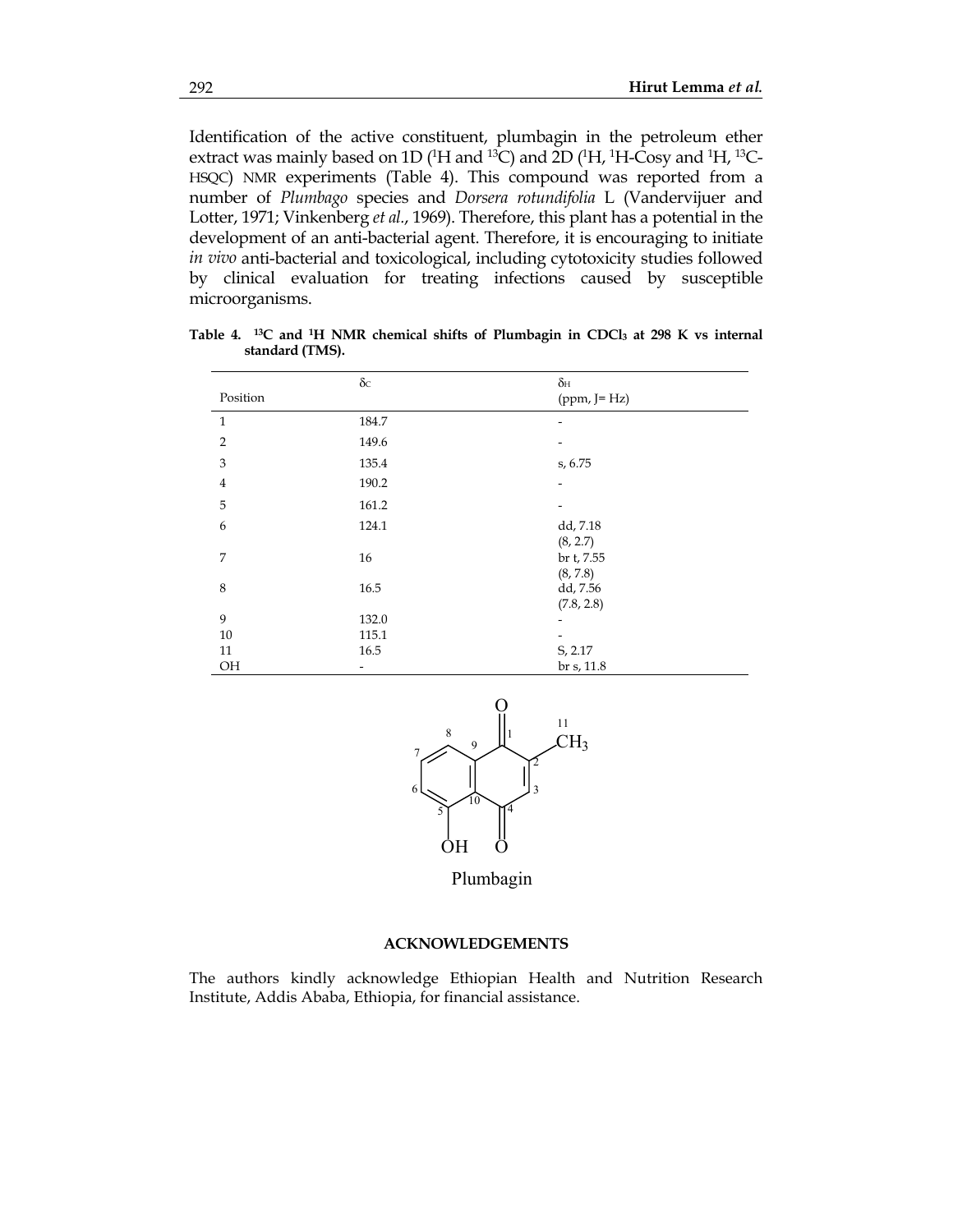#### **REFERENCES**

- 1. Abraham Asseffa and Girmay Yohannes (1996). Antibiotic sensitivity pattern of prevalent bacterial pathogens in Gonder, Ethiopia*. East Afr. Med. J*. **73**:67– 71.
- 2. Ahmed, I., Mehmood, Z. and Mohammed, F. (1998). Screening of some Indian medicinal plants for their anti-microbial properties. *Journal of Ethnopharmacology*. **62**:183–193.
- 3. Ashenafi Belihu and Lidtjorn, B. (1999). Increasing incidence of resistance to antimicrobial in Sidamo. *Ethiop. Med. J*. **37**:181–187.
- 4. Bhargava, S.K. (1984). Effect of plumbagin on reproductive function of female Dog. *Indian Journal of Experimental Biology*. **22** (3):153–156.
- 5. Cheesbrough, M. (1984). *Medical Laboratory Manual for Tropical Countries*. Butterworth-Heinemann Ltd. Oxford.
- 6. Dawit Wolday and Worku Erge (1997). Increased resistance to anti-microbial by urinary pathogens isolated at Tikur Anebassa Hospital. *Ethiop. Med. J*. **35**:127–135.
- 7. Davis, J. (1994). Inactivation of antibiotics and the dissemination of resistance genes. *Science*. **264**:375–382.
- 8. Dawit Abebe and Ahadu Ayehu (1983). *Medicinal Plants and Engymatic Health Practices of Northern Ethiopia*. Addis Ababa, B.S.P.E.
- 9. Dodge, R.W. and Wallace, C.K. (1975). *Neisseria gonorrhoea* in Ethiopia. I. Antibiotic Sensitivity pattern. *Ethiop. Med. J*. **13**:19–22.
- 10. Gundidza, M. and Manwa, G. (1990). Activity of chloroform extract from *P*. *zeylanica* against *Neisseria gonorrhoea*. *Fitoterpia* **<sup>61</sup>**(1):47–49.
- 11. Gujar, G.T. (1990). Plumbagin, a naturally occurring naphthoquinone. Its pharmacological and pesticidal activity. *Fitoterpia*. **61**(5):387–394.
- 12. Hart, C.A. and Kariuri, S. (1998). Anti-microbial resistant in developing countries. *Br. Med. J*. **317**:647–650.
- 13. Leven, M., Vanden Berghe, D.M., Meteus, F., Vlietinik, A. and Lammens, E. (1979). Screening of higher plants for biological activities I. Anti-bacterial activity. *Planta Medica* **36**:311–321.
- 14. Lindtjorn, B., Setegn Degife and Niemi, M. (1989). Sensitivity patterns of bacteria isolated from patients at Sidamo Regional Hospital. *Ethiop. Med. J*. **27**: 27– 31.
- 15. Matsen, J.M. (1980). Anti-microbial susceptibility tests: Laboratory teting in support of antimicrobial therapy. **In**: *Gradwohol's Clinical Laboratory Methods and Diagnosis,* pp. 1937–1958, (Alex, C.S.W. and Leonard, T., eds). The C. V. Mosby Company. St. Louis.
- 16. Messele Gedebou and Alebachew Tassew (1980). Neisseria gonorrhoea isolates from Ethiopia .2. pair correlations between minimal inhibitory concentration values of five antibiotics and frequency of multiple antibiotic resistance. *Bull. WHO*. **58**:73–79.
- 17. Ministry of Health (1999/2000). *Health and Health Related Indicators Report*. Planning and Programming Department. Addis Ababa, Ethiopia, p. 28.
- 18. Reeves, D.S., Phillips, J., Williams, J.D. and Wise, R. (1978). *Agar Dilution* M*ethods in Anti-microbial Chemotherapy*. Churchill Livingston, Edinburgh.